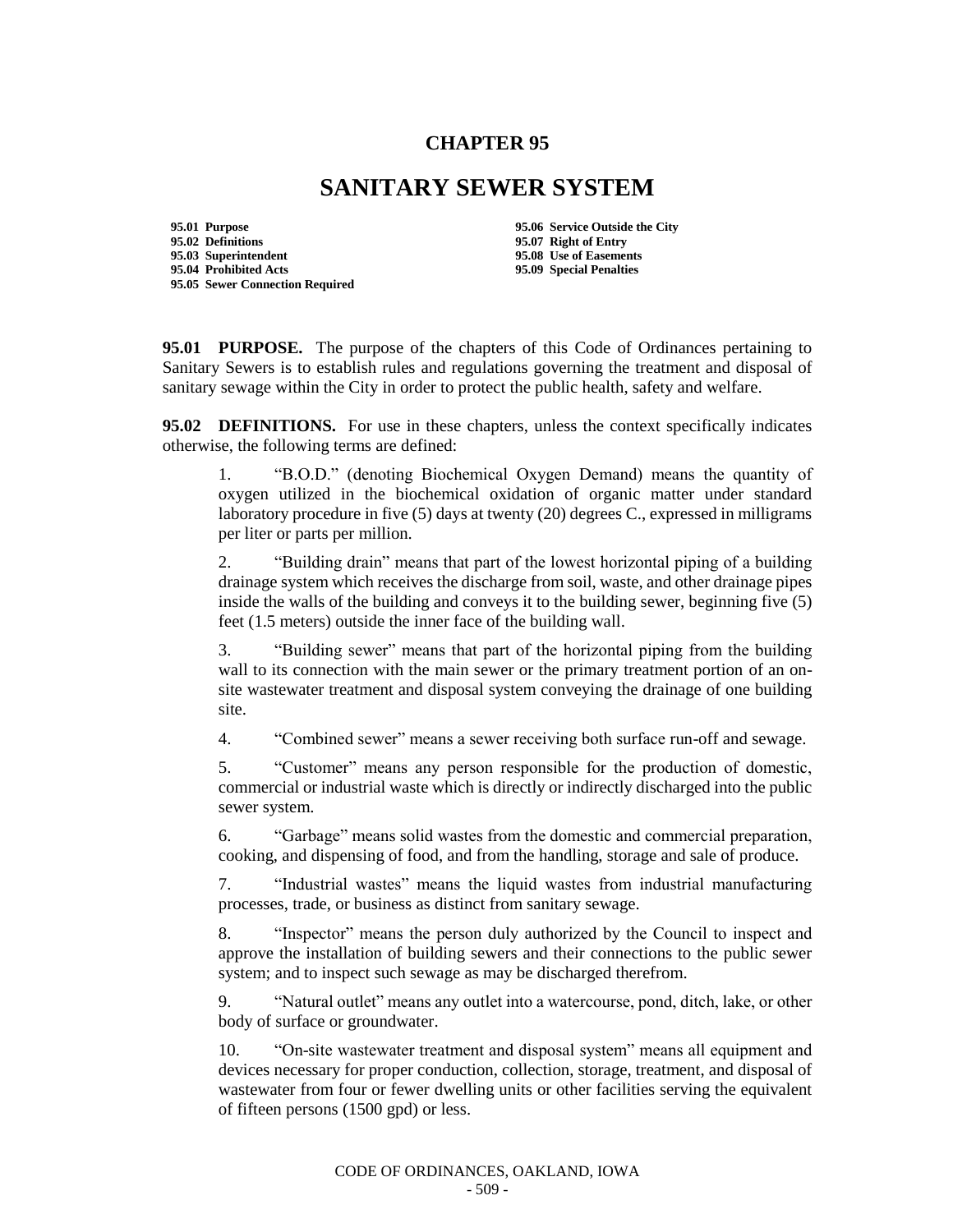11. "pH" means the logarithm of the reciprocal of the weight of hydrogen ions in grams per liter of solution.

12. "Public sewer" means a sewer in which all owners of abutting properties have equal rights, and is controlled by public authority.

13. "Sanitary sewage" means sewage discharging from the sanitary conveniences of dwellings (including apartment houses and hotels), office buildings, factories or institutions, and free from storm, surface water, and industrial waste.

14. "Sanitary sewer" means a sewer which carries sewage and to which storm, surface, and groundwaters are not intentionally admitted.

15. "Sewage" means a combination of the water-carried wastes from residences, business buildings, institutions, and industrial establishments, together with such ground, surface, and storm waters as may be present.

16. "Sewage treatment plant" means any arrangement of devices and structures used for treating sewage.

17. "Sewage works" or "sewage system" means all facilities for collecting, pumping, treating, and disposing of sewage.

18. "Sewer" means a pipe or conduit for carrying sewage.

19. "Sewer service charges" means any and all charges, rates or fees levied against and payable by customers, as consideration for the servicing of said customers by said sewer system.

20. "Slug" means any discharge of water, sewage, or industrial waste which in concentration of any given constituent or in quantity of flow exceeds for any period of duration longer than fifteen (15) minutes more than five (5) times the average twentyfour (24) hour concentration or flows during normal operation.

21. "Storm drain" or "storm sewer" means a sewer which carries storm and surface waters and drainage but excludes sewage and industrial wastes, other than unpolluted cooling water.

22. "Superintendent" means the Superintendent of sewage works and/or of water pollution control of the City or any authorized deputy, agent, or representative.

23. "Suspended solids" means solids that either float on the surface of, or are in suspension in water, sewage, or other liquids, and which are removable by laboratory filtering.

24. "Watercourse" means a channel in which a flow of water occurs, either continuously or intermittently.

**95.03 SUPERINTENDENT.** The Superintendent shall exercise the following powers and duties:

## *(Code of Iowa, Sec. 372.13[4])*

1. Operation and Maintenance. Operate and maintain the City sewage system.

2. Inspection and Tests. Conduct necessary inspections and tests to assure compliance with the provisions of these Sanitary Sewer chapters.

3. Records. Maintain a complete and accurate record of all sewers, sewage connections and manholes constructed showing the location and grades thereof.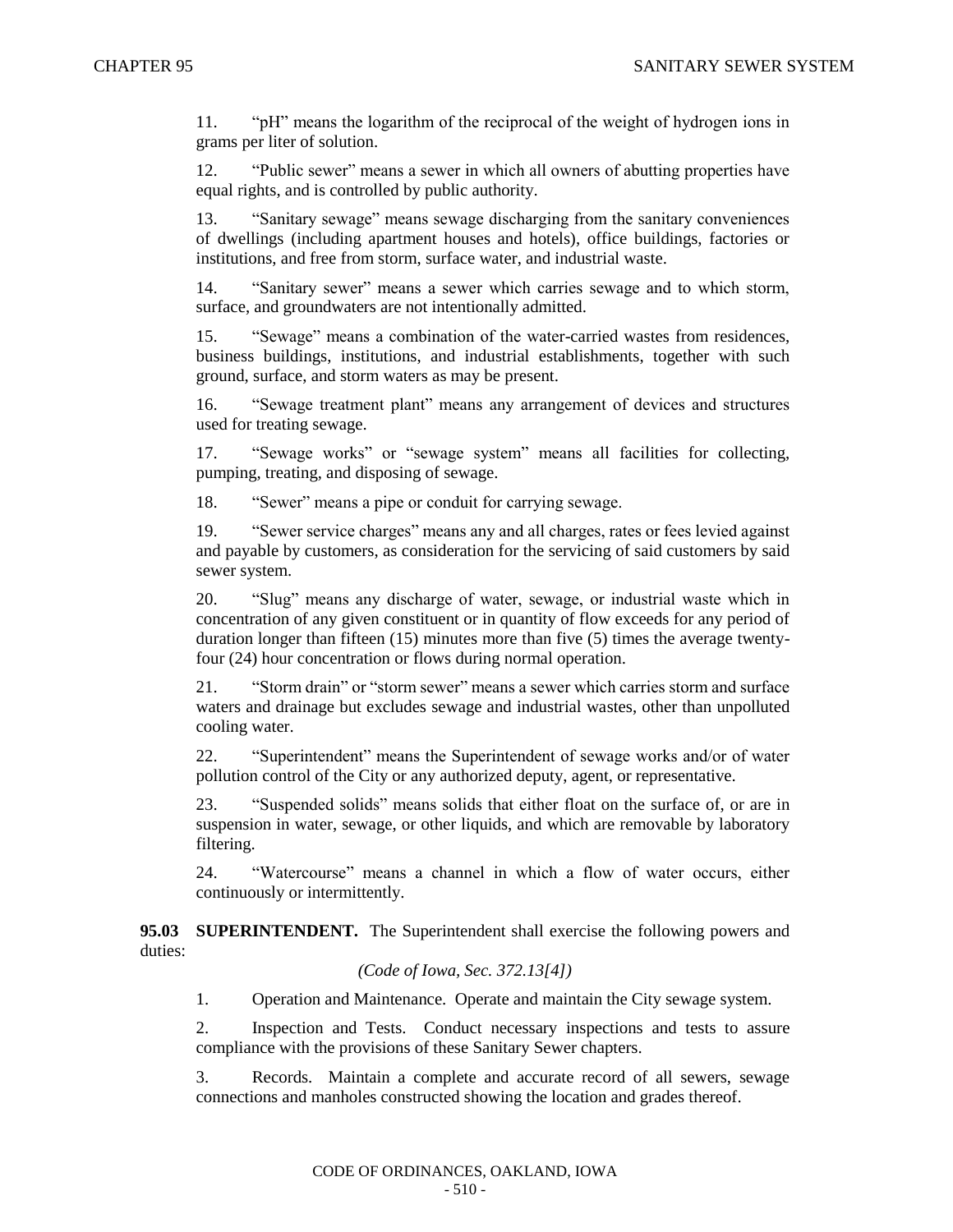## **95.04 PROHIBITED ACTS.** No person shall do, or allow, any of the following:

1. Damage Sewer System. Maliciously, willfully, or negligently break, damage, destroy, uncover, deface or tamper with any structure, appurtenance or equipment which is a part of the sewer system.

*(Code of Iowa, Sec. 716.1)*

2. Surface Run-off or Groundwater. Connect a roof downspout, sump pump, exterior foundation drain, areaway drain, or other source of surface run-off or groundwater to a building sewer or building drain which in turn is connected directly or indirectly to a public sanitary sewer.

3. Manholes. Open or enter any manhole of the sewer system, except by authority of the Superintendent.

4. Objectionable Wastes. Place or deposit in any unsanitary manner on public or private property within the City, or in any area under the jurisdiction of the City, any human or animal excrement, garbage, or other objectionable waste.

5. Septic Tanks. Construct or maintain any privy, privy vault, septic tank, cesspool, or other facility intended or used for the disposal of sewage except as provided in these chapters.

*(Code of Iowa, Sec. 364.12[3f])*

6. Untreated Discharge. Discharge to any natural outlet within the City, or in any area under its jurisdiction, any sanitary sewage, industrial wastes, or other polluted waters, except where suitable treatment has been provided in accordance with subsequent provisions of these chapters.

*(Code of Iowa, Sec. 364.12[3f])*

**95.05 SEWER CONNECTION REQUIRED.** The owners of any houses, buildings, or properties used for human occupancy, employment, recreation or other purposes, situated within the City and abutting on any street, alley or right-of-way in which there is now located, or may in the future be located, a public sanitary or combined sewer, are hereby required to install, at such owner's expense, suitable toilet facilities therein and a building sewer connecting such facilities directly with the proper public sewer, and to maintain the same all in accordance with the provisions of these Sanitary Sewer chapters.

> *(Code of Iowa, Sec. 364.12[3f]) (IAC, 567-69.1[3])*

**95.06 SERVICE OUTSIDE THE CITY.** The owners of property outside the corporate limits of the City so situated that it may be served by the City sewer system may apply to the Council for permission to connect to the public sewer upon the terms and conditions stipulated by resolution of the Council.

*(Code of Iowa, Sec. 364.4[2 & 3])*

**95.07 RIGHT OF ENTRY.** The Superintendent and other duly authorized employees of the City bearing proper credentials and identification shall be permitted to enter all properties for the purposes of inspection, observation, measurement, sampling, and testing in accordance with the provisions of these Sanitary Sewer chapters. The Superintendent or representatives shall have no authority to inquire into any processes including metallurgical, chemical, oil, refining, ceramic, paper, or other industries beyond that point having a direct bearing on the kind and source of discharge to the sewers or waterways or facilities for waste treatment.